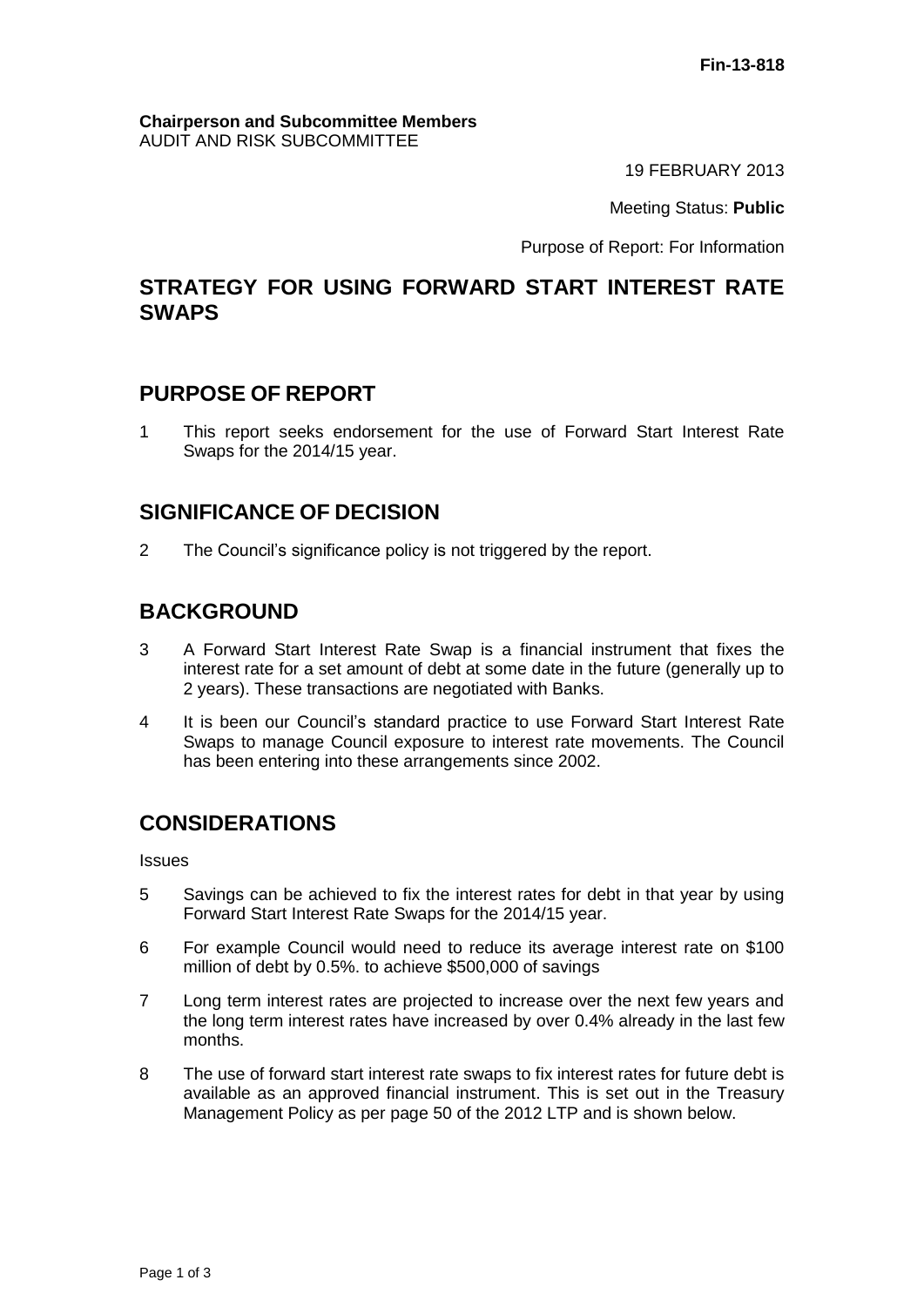#### 9 **"Interest Rate Risk Control Limits**

 The Council debt/borrowings must be within the following fixed/floating interest rate risk control limit:

> **Master Fixed/Floating Risk Control Limit** Minimum Fixed Rate = 55% Maximum Fixed Rate = 95%

- "Fixed Rate" is defined as an interest rate re-pricing date beyond 12 months forward on a continuous rolling basis.
- "Floating Rate" is defined as an interest rate re-pricing within 12 months.
- The percentages are calculated on the projected net debt levels per the Council's Annual Plan financial forecasts that are approved by the Council, calculated on the 12 month projected net debt figure. The calculation of interest rate control limits on projected net debt levels can also be applied to 24 month forecast net levels for the purposes of the fixed rate limits, as the result of Capital Expenditure programme impacts approved in a LTP. The 24 month forecast debt level would be subject to approval by the Chief Executive as being a fair and reasonable forecast. Net debt is the amount of total debt, less absolute matching loan repayment assets and any liquid investments. This allows for pre-hedging in advance of projected physical drawdowns of new debt. When approved forecasts are changed, the amount of fixed rate cover in place may have to be adjusted to comply with the Treasury Management Policy minimums and maximums."
- 10 Council is currently able to secure forward start interest rate swaps that will achieve savings of \$500,000 in the 2014/15 year compared to the interest costs budgeted in the 2012 LTP for the 2014/15 year. This report seeks endorsement to proceed with that strategy.

#### **Financial Considerations**

11 The financial considerations are covered in this report.

#### **Legal Considerations**

12 There are no legal issues to be considered.

#### **Delegation**

13 The Audit and Risk Subcommittee may make a decision under the following delegation in the Governance Structure, Section C.4.6:

*Without limiting the generality of this delegation the Subcommittee has the following functions, duties and powers:*

- *Internal Reporting*
- *6.4 To review the processes for ensuring the completeness and quality of financial and operational information, including performance measures, being provided to council.*

#### **Consultations**

14 There is no need to consult on the issues raised.